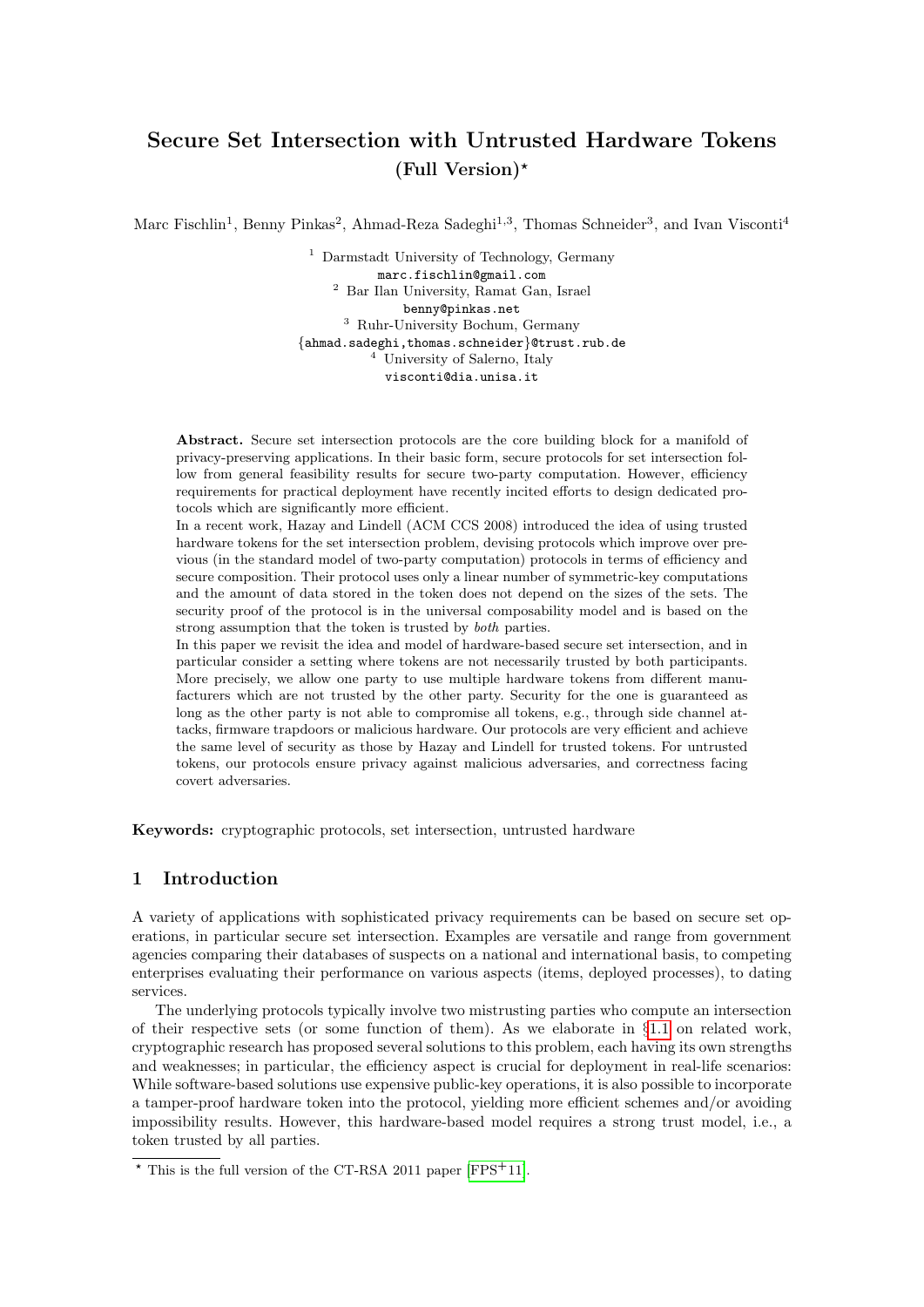Background. In this paper we will focus on a recent proposal by Hazay and Lindell [\[HL08a\]](#page-12-1) that aims to design truly practical and secure set intersection protocols by introducing a new party, a (tamper-proof) hardware token  $\mathcal T$ . Here, one party, called the issuer  $\mathcal A$ , programs a key into the token  $\mathcal T$  which protects this key from being accessible by the other party  $\mathcal B$ . At the same time, the manufacturer of the token ensures that the token correctly computes the intended function, i.e., A can only choose the secret key but cannot interfere with the token's program. The protocol is very efficient and requires the involved parties and the token to perform a few pseudorandom permutation evaluations, thus disposing of any public-key operations and/or random oracles as in previous efforts (cf. §[1.1\)](#page-2-0).

The use of the token in [\[HL08a\]](#page-12-1) is justified when trusted hardware manufacturers are available (e.g., manufacturers which produce high-end smartcards that have FIPS 140-2, level 3 or 4 certification). The security of the scheme is proven in the Universal Composability (UC) model [\[Can01\]](#page-11-0), guaranteeing security even when composed with other protocols. It is important to note that today's high-end smartcards may have a sufficient amount of resources for executing the entire ideal functionality in a relatively simple use-case such as set intersection, although probably not on relatively large inputs. However, doing so would require to program the smartcard to implement this specific functionality. The protocols of [\[HL08a\]](#page-12-1) as well as the protocols we propose, on the other hand, can be run in practice by using cheap smartcards: they assume limited computation capabilities (only symmetric-key operations) and constant storage (see also [\[HL08a\]](#page-12-1)).

Motivation. The security proof of the scheme of [\[HL08a\]](#page-12-1) considers the universal composability framework inherently relying on the trustworthiness of the token, since it is assumed that both parties fully trust the token. This assumption, though, is critical with regard to several aspects regarding to what level tokens can be trusted in practice.

First, even extensive testing of the token cannot provide protection against errors and backdoors, introduced accidentally or deliberately in the underlying hardware and software stack running on it. A well-known example is the "Pentium bug" which caused the floating point division unit of the Intel Pentium<sup>TM</sup> processor to compute slightly wrong results for specific inputs [\[SB94\]](#page-12-2). Such flaws in the hardware can be exploited in so called "bug attacks" [\[BCS08\]](#page-11-1) to break the security of the underlying protocol. Moreover, although appropriate certification might help to ensure, to some degree, that at least the design of the token is backdoor-free, it is still unclear how to protect against hardware Trojans being maliciously introduced into the hardware during the manufacturing process, particularly because chip production is increasingly outsourced to other countries which are potentially untrusted or have their own evaluation standards.

Another threat concerns hardware and side-channel attacks allowing to break hardware protection mechanisms. Modern commercial smartcards have been equipped with a variety of measures to counter standard side-channel attacks. However, the severeness of attacks depends of course on the effort (see, e.g., the recently reported hardware attack on the Trusted Platform Module  $(TPM)$  [\[Sec10\]](#page-12-3)).<sup>[5](#page-1-0)</sup>

Our contribution and outline. After summarizing related works on set intersection and tokenbased protocols in §[1.1,](#page-2-0) we introduce our setting and the employed primitives in §[2,](#page-2-1) and review the basic protocol of [\[HL08a\]](#page-12-1) in §[3.](#page-4-0) Afterwards, we present the following contributionsbefore concluding in §[7.](#page-10-0)

We revisit the model of a fully trusted hardware token and provide several protocols for secure set intersection that make use of untrusted hardware tokens and fulfill different security targets. In our protocols only one party A trusts (some of) the hardware token(s) but the other party  $\beta$ does not. More concretely, we present a stepwise design of token-based set intersection protocols:

- 1. Guaranteeing the privacy of  $\mathcal{B}$ 's inputs in the *malicious* adversary model, using a *single* token trusted only by the issuer  $\mathcal{A}$  (§[4\)](#page-5-0).
- 2. Additionally guaranteeing the correctness of  $\mathcal{B}$ 's outputs in the *covert* adversary model, using a single token trusted only by the issuer (§[5\)](#page-7-0).

<span id="page-1-0"></span><sup>5</sup> Note that hardware attacks are outside the scope of TPM specification [\[TCG09\]](#page-12-4), although TPMs are based on known smartcard technology and have rudimentary protection against some conventional sidechannel attacks.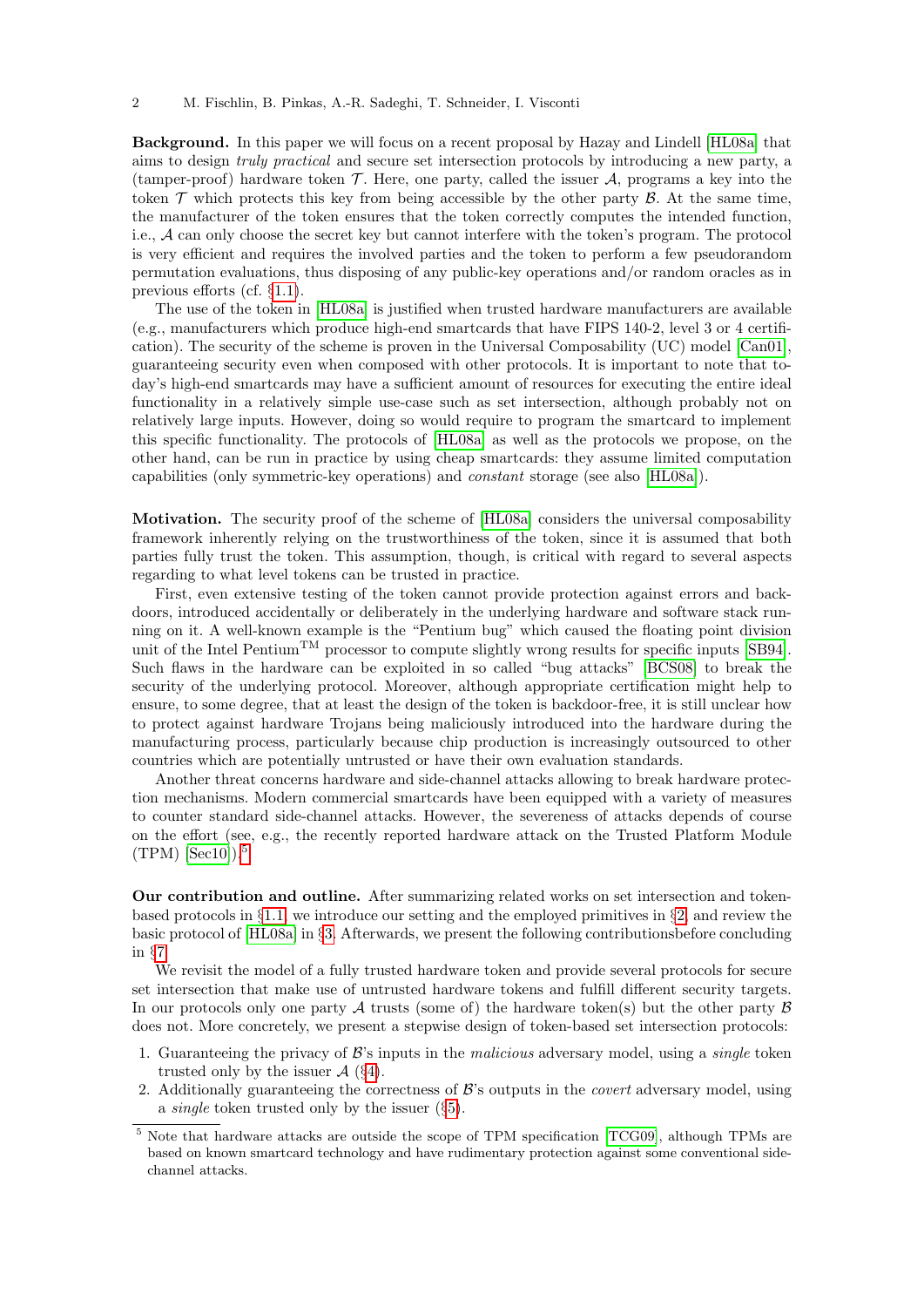3. Additionally preserving the privacy of  $A$ 's inputs in the *malicious* adversary model, using multiple tokens of which at least one is trusted by issuer  $A$  (§[6\)](#page-9-0).

Moreover, our protocols have the "fall-back" security guarantees to the protocol of [\[HL08a\]](#page-12-1): in case both parties fully trust the token, our protocols still provide the same security properties as [\[HL08a\]](#page-12-1). While the original protocol of [\[HL08a\]](#page-12-1) does not provide any security guarantees in the case of untrusted token, our protocols achieve input privacy for malicious adversaries and output correctness for a covert token, i.e., any cheating attempt of the token may breach correctness (but not privacy) and is detectable with high probability.

#### <span id="page-2-0"></span>1.1 Related Work

Set intersection without hardware tokens. Several protocols for two-party set intersection secure in the semi-honest model have been proposed [\[FNP04,](#page-12-5) [KS05,](#page-12-6) [JL09,](#page-12-7) [DT10,](#page-11-2) [ADT10\]](#page-11-3). Protocols with security against malicious adversaries are given in [\[FNP04,](#page-12-5) [KS05,](#page-12-6) [SS07,](#page-12-8) [HL08b,](#page-12-9) [JL09,](#page-12-7) [DSMRY09,](#page-11-4) [JL10,](#page-12-10)[HN10,](#page-12-11)[HL10,](#page-12-12)[DKT10\]](#page-11-5). A detailed summary and performance comparison of most of these protocols is given in [\[DT10\]](#page-11-2). Protocols with covert security are given in [\[HL08b,](#page-12-9) [HL10\]](#page-12-12). All these protocols that do not employ hardware tokens need a non-negligible number of computationally expensive public-key operations [\[FNP04\]](#page-12-5). In contrast, the protocols of [\[HL08a\]](#page-12-1) and our protocols perform a linear number of fast symmetric-key operations only.

Set intersection with hardware tokens trusted by both parties. HW tokens with limited capabilities that are trusted by both parties have been used to construct more efficient protocols for verifiable encryption and fair exchange [\[TV09\]](#page-12-13), and secure function evaluation [\[FFP](#page-12-14)+06, [IS05\]](#page-12-15). Additionally, government-issued signature cards have been proposed as setup assumption for UC [\[HMU05\]](#page-12-16). Further, semi-honest tamper-proof hardware tokens can serve as basis for noninteractive oblivious transfer and hence non-interactive secure two-party computation, called onetime programs [\[GT08,](#page-12-17) [GKR08,](#page-12-18) [JKSS10b\]](#page-12-19). Our tokens need not to be trusted by both parties. In the rest of the paper we will extend the token-based set intersection model and protocol proposed recently in [\[HL08a\]](#page-12-1) which we summarize in §[3.](#page-4-0)

Set intersection with hardware tokens trusted by the issuer only. HW tokens trusted by their issuer only were used as setup assumption for constructing UC commitments [\[Kat07,](#page-12-20)[MS08,](#page-12-21)  $CGS08, DNW09$  $CGS08, DNW09$ , and information-theoretic one-time programs  $[GIS<sup>+</sup>10]$  $[GIS<sup>+</sup>10]$ . These protocols use HW tokens merely to overcome known impossibility results, but do not claim to yield efficient protocols for practical applications.

To improve the performance of practical two-party secure function evaluation protocols, garbled circuits can be generated efficiently using a HW token trusted by its issuer only [\[JKSS10a\]](#page-12-23). Furthermore, truly efficient oblivious transfer protocols with security against covert adversaries were proposed in [\[Kol10\]](#page-12-24). We adapt techniques of [\[Kol10\]](#page-12-24) for constructing our protocols for secure set intersection.

## <span id="page-2-1"></span>2 Preliminaries

We denote the security parameter for symmetric schemes by t. A *pseudorandom permutation* (PRP) F is an algorithm which takes as input a key  $k \in \{0,1\}^t$  and describes a "random-looking" permutation  $F_k(\cdot)$  over  $D = \{0,1\}^t$ . If we drop the requirement on F being a permutation, then we have a *pseudorandom function* (PRF) instead. If it also holds that it is hard to distinguish permutation  $F_k$  from a random permutation given access to both the permutation and its inverse, then  $F$  is called a *strong* pseudorandom permutation (SPRP). Note that AES, for example, is believed to be a strong PRP.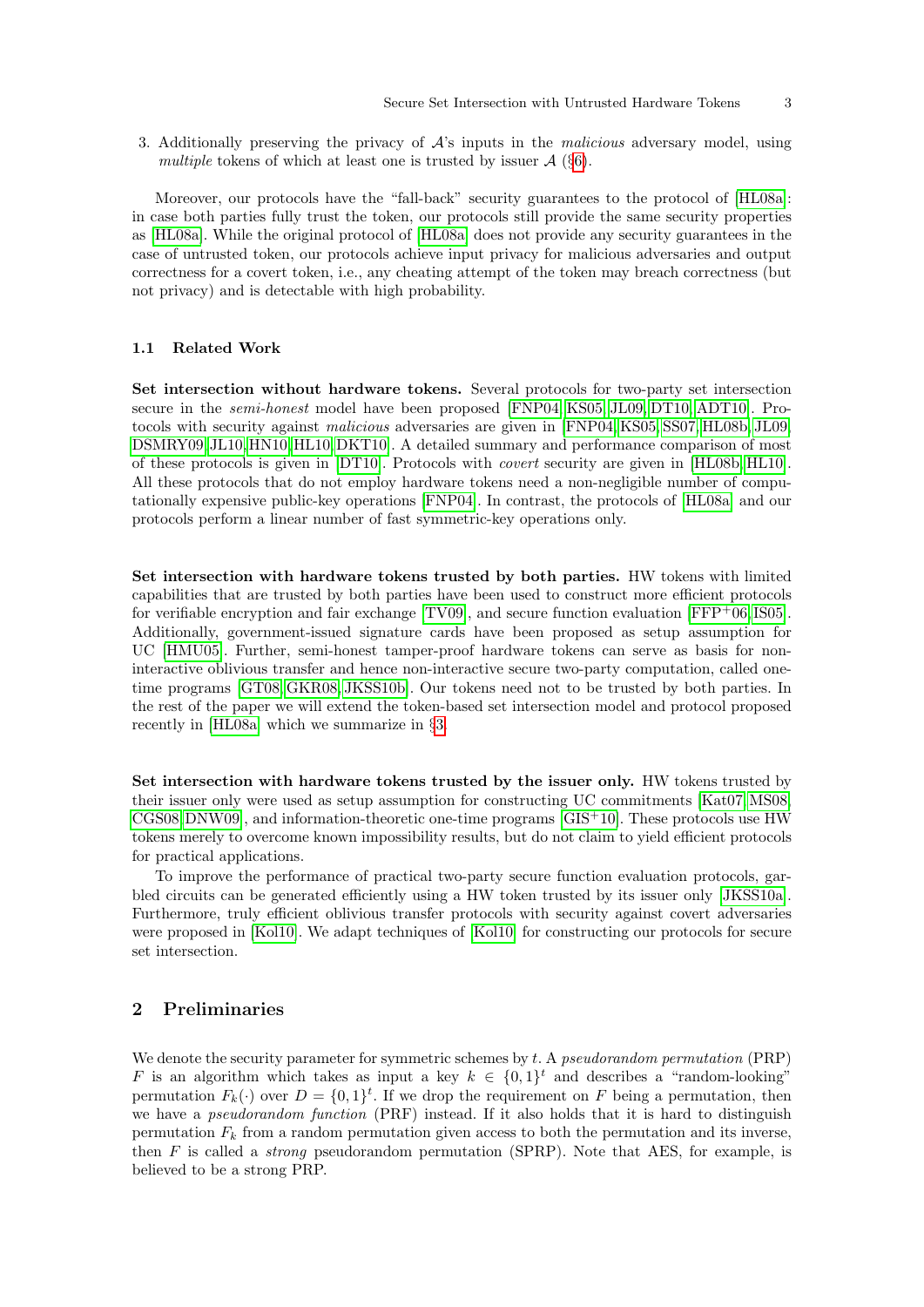#### 2.1 The Setting for Token-Based Set Intersection Protocols

The general setting for the set intersection protocols we consider is as follows: Two parties, A and B would like to compute the intersection  $\mathcal{F}_{\cap}(X, Y) = X \cap Y$  on their input sets  $X = \{x_1, \ldots, x_{n_A}\}\$ and  $Y = \{y_1, \ldots, y_{n_B}\}\$  such that only B obtains the output (while A learns nothing). Note that we assume that the set sizes are known to both parties. We further assume that elements from X and Y are from a domain  $D = \{0, 1\}^t$ , i.e.,  $X, Y \subseteq D$ . If needed, larger input data can be hashed to shorter strings with a collision-resistant hash function.

Our protocols have the following general structure: party  $A$  issues, i.e., buys, one or more hardware tokens  $\mathcal{T}_1, \ldots, \mathcal{T}_n$ , where  $\mathcal{T}_i$  is manufactured by the hardware manufacturer  $\mathcal{M}_i$ . It initializes the tokens  $\mathcal{T}_i$ , and sends them to  $\mathcal{B}$ . In the case of protocols with a single token we simply call the token  $\mathcal T$  and its manufacturer  $\mathcal M$ . In our model, any of the participating parties may be dishonest (where a dishonest token  $\mathcal T$  refers to a maliciously produced token), and all malicious parties are controlled by a single adversary. We say that a party trusts  $\mathcal T$  iff the other party cannot collude with  $M$  to produce a dishonest or breakable token. We consider static corruptions only.

To model hardware-based access we assume that, once a token is in possession of  $\mathcal{B}, \mathcal{A}$  cannot communicate with the token anymore. In particular, the adversary may construct a malicious token, but may not interact with the token anymore, once it is sent to  $\beta$ . The adversary can only communicate with the token through messages sent to and received from  $\beta$ . Analogously, two tokens cannot communicate directly.

#### 2.2 Security Models

While we denote by  $A, B$ , and  $\mathcal T$  respectively the first (left) player, the second (right) player and the token, we will denote by  $A_I$  and  $B_I$  the players of the ideal world where parties just send their inputs to a set intersection functionality that then sends the intersection of the received inputs to  $\mathcal{B}_I$ .

We use different security notions. First, we consider *unconditional privacy* of the input of a player, i.e., regardless of the actions of the other malicious player, the input of an honest player will remain private in the sense that anything that can be computed about it can also be computed in the ideal world.

When we can carry a real-world attack mounted by an adversary during a protocol run into an ideal world attack, we achieve *simulation-based security*. If simulation cannot be achieved, we will instead downgrade to the weaker *indistinguishability-based security* notion. This last notion means that a malicious player cannot guess which input the other player has used during a protocol run, even when the honest player uses one of two inputs determined by the adversary.

The traditional notion of security through realizing an ideal functionality requires the simulation of any real-world attack into an ideal-world attack, and that the outputs of honest players do not deviate in the two worlds. We then say that the protocol securely computes (or evaluates) the functionality  $\mathcal{F}_{\Omega}(X, Y)$ , and often specify the adversary's capabilities further, e.g., that the token is trusted or that it cannot be compromised by  $\beta$ . This classical notion implicitly includes a correctness requirement: the output of a honest player depends only on its input and the implicit input used by the adversary in the protocol run.

When our protocols cannot achieve the *correctness* and *simulation* requirements simultaneously, we will downgrade the standard security notion to *covert security* [\[AL07\]](#page-11-8), which means that the adversarial behavior can be detected by the honest player with some non-negligible probability  $\epsilon$ . called the deterrence factor.<sup>[6](#page-3-0)</sup> In all applications where the reputation of a player is more important than the output correctness of another player (e.g., where established enterprises offering services to citizens), this notion of covert security suffices, since there is a deterrence factor that discourages malicious actions.

We note that our protocols provide stronger security guarantees than security against the strongest notion of covert adversaries defined in [\[AL07\]](#page-11-8), as no information about honest players' inputs is leaked, independently of whether cheating was detected or not. That is, in our case the

<span id="page-3-0"></span><sup>6</sup> In addition the protocol must be *detection accurate* in the sense that in real-world executions no honest party accuses another honest party of cheating. All our protocols obey this property, albeit we do not mention this explicitly.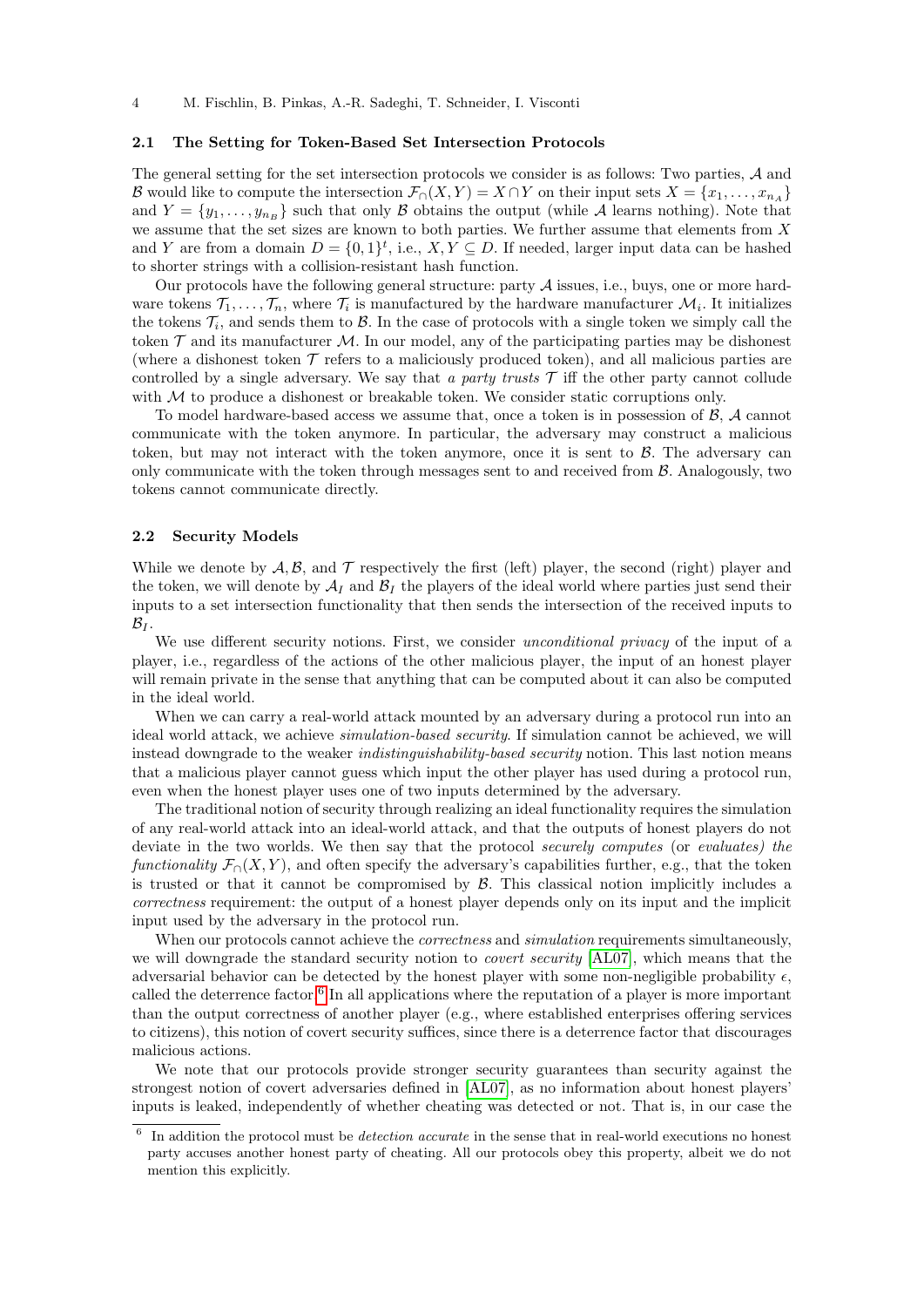ideal-world adversary can issue a cheat command (in case he wants to cheat) and this is announced to the parties with probability  $\epsilon$  – but unlike in [\[AL07\]](#page-11-8) the ideal-world adversary here does not get to learn the honest parties' inputs in case no cheat is announced. Still, in such a case we provide no correctness guarantee whatsoever.

## <span id="page-4-0"></span>3 Both Parties Trust Token [\[HL08a\]](#page-12-1)

We now review the model and protocol of [\[HL08a\]](#page-12-1). Our models and protocols presented later extend on these to cope with untrusted hardware.

Model of [\[HL08a\]](#page-12-1). In the model of [HL08a], the hardware token  $\mathcal T$  is assumed to honestly compute the intended functionality. The authors of [\[HL08a\]](#page-12-1) argue that this assumption is justified if highly trusted hardware manufacturers are available, e.g., manufacturers which produce highend smartcards that have FIPS 140-2, level 3 or 4 certification. The token  $\mathcal T$  is as reliable as its manufacturer M and, as only T is involved in the protocol but not  $M$ , this security assumption is weaker than using  $\mathcal M$  as a trusted third party.<sup>[7](#page-4-1)</sup>

Set intersection protocol of [\[HL08a\]](#page-12-1). The set intersection protocol of [\[HL08a\]](#page-12-1), depicted in Fig. [1,](#page-4-2) works as follows: In the setup phase, A initializes the HW token  $\mathcal T$  with a random key k, a random message OK, and an upper bound on the size of  $\mathcal{B}$ 's input set  $n_B$ ; A sends  $\mathcal T$  to  $\mathcal B$ . In the online phase,  $\beta$  can query the token to evaluate  $F_k$  (where F is a SPRP as defined in §[2\)](#page-2-1) on each of its inputs. If  $\mathcal T$  has been queried  $n_B$  times, it invalidates k (e.g., by deleting it)<sup>[8](#page-4-3)</sup> and outputs OK to B who forwards it to A. If OK is correct, A sends the evaluation of  $F_k$  on each of his inputs to B. Finally, B computes the intersection by comparing the values obtained from  $\mathcal T$  with those from A. (Note that at that point B cannot query  $\mathcal T$  anymore, i.e., all queries to  $\mathcal T$  were independent of  $\mathcal{A}$ 's inputs.)



<span id="page-4-2"></span>Fig. 1. Set Intersection Protocol of [\[HL08a\]](#page-12-1): token  $\mathcal T$  is trusted by both parties.

Security. According to Theorem 3 of [\[HL08a\]](#page-12-1), the above protocol UC-securely realizes the set intersection functionality when  $\mathcal T$  is honest.

**Efficiency.**  $\mathcal{T}$  performs  $n_B$  evaluations of F. The communication in the online phase contains the OK message from B to A, and a message containing  $n<sub>A</sub>t$  bits from A to B. The overall online communication complexity is therefore  $\mathcal{O}(n_A t)$ .

<span id="page-4-1"></span><sup>7</sup> This model is somewhat related to the common reference string (CRS) model in which a party trusted by all players generates a string according to a given distribution. The string is later used in the protocol. While a CRS is a static information generated before protocol executions, the trusted token will offer a trusted functionality during the execution of a protocol.

<span id="page-4-3"></span> $^8$  This ensures that  $\mathcal B$  gains no advantage when querying  $\mathcal T$  in an invalid way.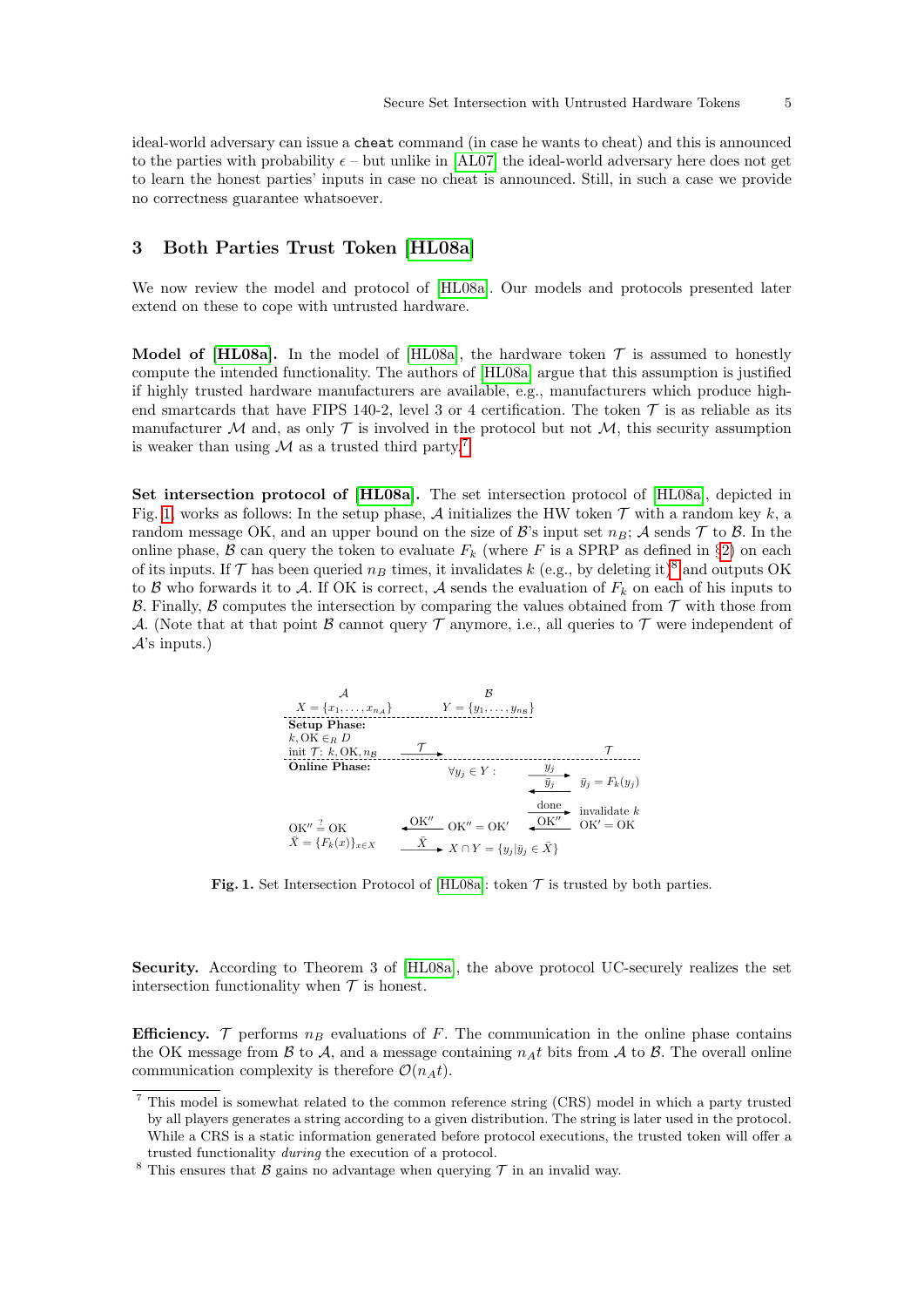## <span id="page-5-0"></span>4 Only Issuer Trusts Token: Privacy of B's Input

The protocol of [\[HL08a\]](#page-12-1) assumes that  $\mathcal T$  is fully trusted by both parties. Obviously, when one of the parties can break into  $\mathcal T$  (e.g., by physical attacks or by colluding with its manufacturer  $M$ ), they can break the correctness or the privacy of the protocol. In the following we extend the protocol of  $[HL08a]$  to make it non-interactive and guarantee privacy of  $\mathcal{B}$ 's inputs even if  $\mathcal{A}$  and  $\mathcal T$  are malicious.

**Model.** We consider the trust model where  $\beta$  does not trust  $\mathcal{T}$  to behave correctly, i.e.,  $\mathcal{A}$  can collude with the hardware manufacturer  $M$  to produce a bad token  $\mathcal T$ . This model seems justified, as  $\beta$  is required to use a hardware token which is provided by  $\mathcal{A}$ , whom  $\beta$  might not trust.

<span id="page-5-1"></span>Problem 1 (A colludes with M to break privacy of B's inputs). In the protocol of Fig. [1,](#page-4-2) the only message in which information about  $\mathcal{B}$ 's inputs can be leaked to  $\mathcal{A}$  is the OK message. A corrupt player  $A$  can construct a corrupt token  $\mathcal T$  that changes the OK message based on the inputs that B feeds to T (i.e., OK is used as covert channel), or T aborts the protocol (e.g., refuses to output OK).

**Protocol.** Problem [1](#page-5-1) arises in the protocol of [\[HL08a\]](#page-12-1), as B first provides his input Y to  $\mathcal{T}, \mathcal{T}$ answers  $\beta$  and finally  $\beta$  sends a message to  $\mathcal A$  which depends on  $\mathcal T$ 's answer (OK). We eliminate this source of leakage from  $\mathcal T$  to  $\mathcal A$  in the protocol as shown in Fig. [2,](#page-5-2) by making the protocol non-interactive: First, A sends the permutations  $\bar{X}$  of its inputs (as before). Afterwards, B obtains its permuted inputs  $\overline{Y}$  from  $\mathcal T$  by sending its inputs Y to  $\mathcal T$ . In contrast to the original protocol,  $\mathcal T$  cannot reveal the permuted inputs  $\bar{y}_j$  directly to  $\mathcal B$  as otherwise  $\mathcal B$ , who already knows  $\bar{X}$  now, could already compute parts of the intersection  $X \cap \{y_1, \ldots, y_j\}$  and adaptively change his input depending on this. Instead,  $\mathcal T$  encrypts each  $\bar{y}_j$  by XORing it with a pseudo-random pad  $p_j$  which is derived by computing a pseudo-random function  $f_s(j)$  keyed with a fixed secret key s. After having queried for all elements in Y, B has an encrypted copy of  $\overline{Y}$ . Now, T releases the pseudo-random pads  $p_j$  with which  $\overline{Y}$  is encrypted to  $\mathcal{B}$ , who can finally recover  $\overline{Y}$  and compute  $\overline{X} \cap Y$  as before.



<span id="page-5-2"></span>Fig. 2. Set Intersection Protocol with Privacy of  $\mathcal{B}$ 's Inputs (Problem [1\)](#page-5-1) w.r.t. malicious adversaries: token  $\mathcal T$  is not trusted by  $\mathcal B$ .

<span id="page-5-3"></span>**Theorem 1.** If F is a SPRP and f is a PRF, then the protocol depicted in Fig. [2:](#page-5-2)

- 1. securely evaluates  $\mathcal{F}_{\cap}(X, Y)$  w.r.t. a malicious B that cannot break into  $\mathcal{T}$ ;
- <span id="page-5-4"></span>2. keeps  $\mathcal{B}'$ 's input unconditionally private in the indistinguishability sense w.r.t. a malicious  $\mathcal{A}$ ;
- 3. securely evaluates  $\mathcal{F}_{\cap}(X, Y)$  when both parties trust the token.

Proof. To prove Theorem [1](#page-5-3) we treat each corruption case separately.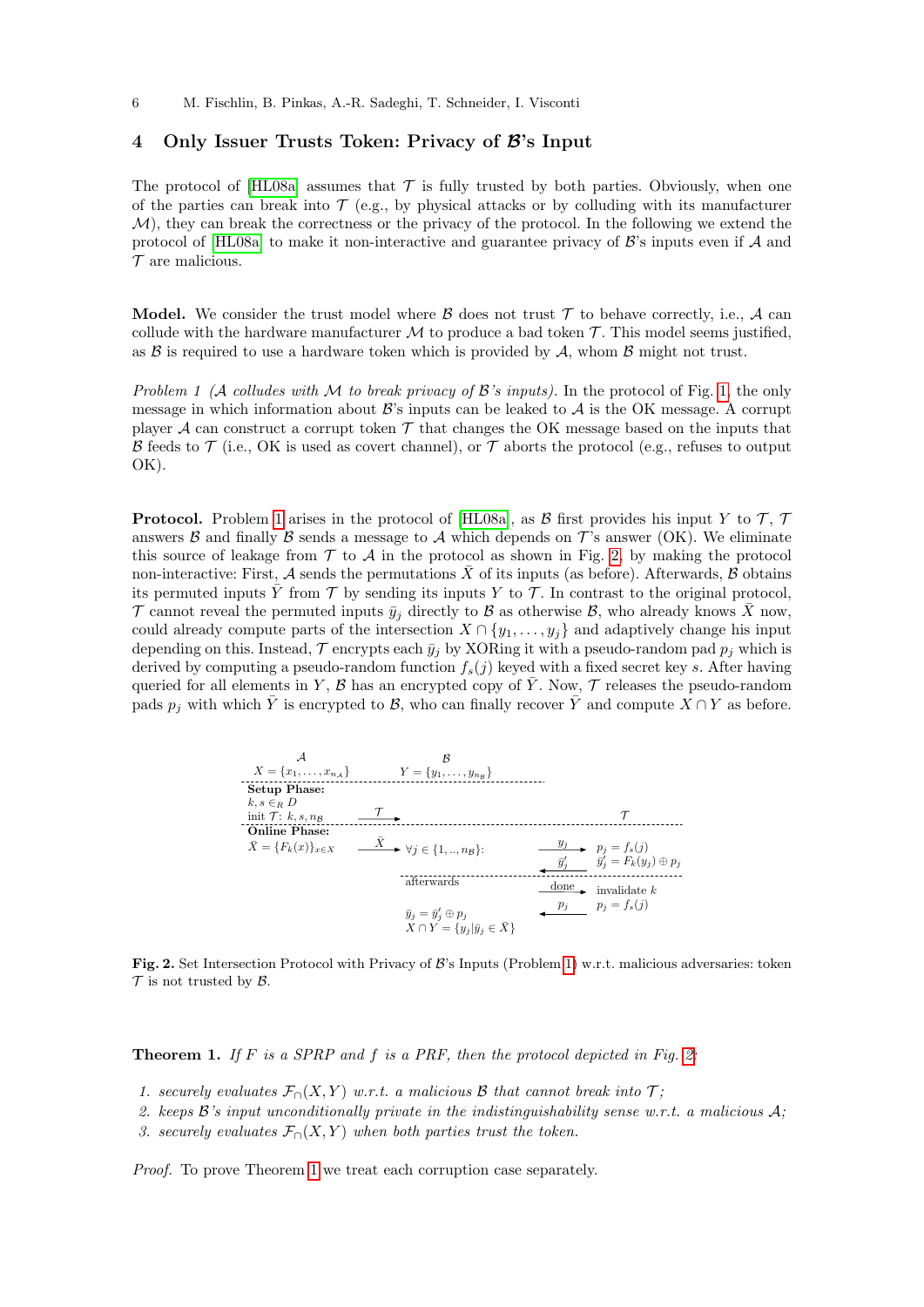A is corrupted and T is trusted by A and B. As noted above, non-interactivity implies that  $\mathcal{B}$ 's input is protected unconditionally from a malicious A. Here however, we can even prove unconditional security in a simulation-based sense, constructing an ideal-world adversary  $A_I$  that simulates in the ideal world the attack carried out by  $A$  in the real world. The difference here that allows us to achieve such a stronger security notion is that since the token is trusted, it has not been produced by  $A$ , and therefore  $A$  has only black-box access to it. Thus, given a real-world adversary  $A$ , we can construct an ideal-world adversary  $A_I$  that includes A and is able to read and write on its communication channels, including the ones that are supposed to be used for the communication with the token. Notice that since the token is trusted, from the fact that it answers to  $\mathcal{B}'s$  queries, it must be the case that A uploads to T both k and  $s$  – otherwise T would be in an inconsistent state and would not play with  $\beta$  (that therefore would just abort). Thus,  $A_I$  will obtain k and s from the initialization of the token performed by A. Then,  $A_I$  reads the vector of messages  $\bar{X}$  and inverts each  $\bar{x}_i \in \bar{X}$  obtaining the original vector X that corresponds to the set that A would play in the real world. Then,  $A_I$  plays X in the ideal world. As a consequence, the ideal-world honest player  $\mathcal{B}_I$  will obtain the same input obtained by a real-world honest player  $\mathcal{B}_I$ , that plays the protocol with a trusted token. Finally  $A_I$  outputs whatever A outputs. As the joint distribution of the view of  $A$  and the output of  $B$  in real and ideal world are clearly identical, property 1 holds.

A is corrupted and T is trusted by A but not B. Since the protocol is non-interactive, A does not get any message from  $\beta$  and therefore  $\beta$ 's privacy is protected unconditionally. However, we cannot construct and ideal-world adversary  $A_I$  since we cannot extract  $A$ 's input. Therefore we obtain unconditional indistinguishability of B's private input, and property 2 holds.

 $\beta$  is corrupted. To prove that  $\mathcal{A}$ 's input remains private in a simulation-based sense against a realworld malicious  $\beta$  we construct an ideal-world adversary  $\beta_I$  that internally simulates a protocol run to  $\mathcal{B}$ , extracts its input and plays the extracted input in the ideal world.  $\mathcal{B}_I$  has control over the communication channels used by  $\beta$  to communicate with  $\mathcal{T}$ , and thus reads all queries  $y_j$ performed by  $\mathcal{B}$ , sending as answer random values  $\bar{y}'_j$ . Moreover,  $\mathcal{B}_I$  sends to  $\mathcal{B}$  a random vector  $\bar{X}$  therefore simulating the message of the honest real-world A. As soon as all elements of B have been sent to the (simulated) token,  $\mathcal{B}_I$  groups all the elements in a set Y that is sent to the ideal functionality.  $\mathcal{B}_I$  then obtains from the ideal functionality the intersection of Y with  $\mathcal{A}_I$ 's input, where  $\mathcal{A}_I$  is the honest player of the ideal model. Let Z be the output of  $\mathcal{B}_I$  in the ideal world.  $\mathcal{B}_I$  now aims at giving Z to B in the internal execution of the real-world protocol. To do so, it performs the last  $n_B$  steps of the protocol sending values  $p_1, \ldots, p_{n_B}$  as follows: if  $y_j$  is in Z then set  $p_j = y'_j \oplus \bar{y}_j$ , else set  $p_j$  equal to a random string. Then  $\mathcal{B}_I$  outputs whatever  $\mathcal B$  outputs.

Notice that the only difference in the view of  $\beta$  between the real-world and the simulated executions is that the former uses the SPRP  $F$  and the PRF  $f$ , while the latter uses random bits. We now show that any distinguisher between the two views, can be used to build either an adversary for  $F$  or an adversary  $f$ .

Consider the hybrid experiment G in which the real-world execution is played but  $F$  is replaced by random strings, still keeping consistency so that on the same input  $F$  produces the same output. Clearly G can be run in polynomial time and is computationally indistinguishable from the realworld execution, otherwise we have immediately a forgery for the SPRP F.

Consider now the next hybrid game  $G'$  in which all evaluations of f are replaced by random bits, still keeping consistency as above. Again, any distinguisher between  $G$  and  $G'$  would immediately produce a forgery for the PRF f.

Finally, consider the simulated execution of the real-world protocol. Both the message sent over the communication channel (i.e.,  $\bar{X}$ ) and the first bunch of answers of  $\mathcal{T}$  (i.e.,  $\bar{y}'_j$ ) have the uniform distribution and are therefore identically distributed in both  $G'$  and in the simulated game. The final answers  $p_j$  received by  $\beta$  correspond in both the simulated game and in  $G'$  to random messages, with the only exception of the elements that appear in the intersection. In this last case the received messages  $p_i$  correspond precisely to the unique values that allow  $\mathcal B$  to compute the values in the intersection. This holds both in  $G'$  and in the simulated execution. This allows us to conclude the proof of property 3.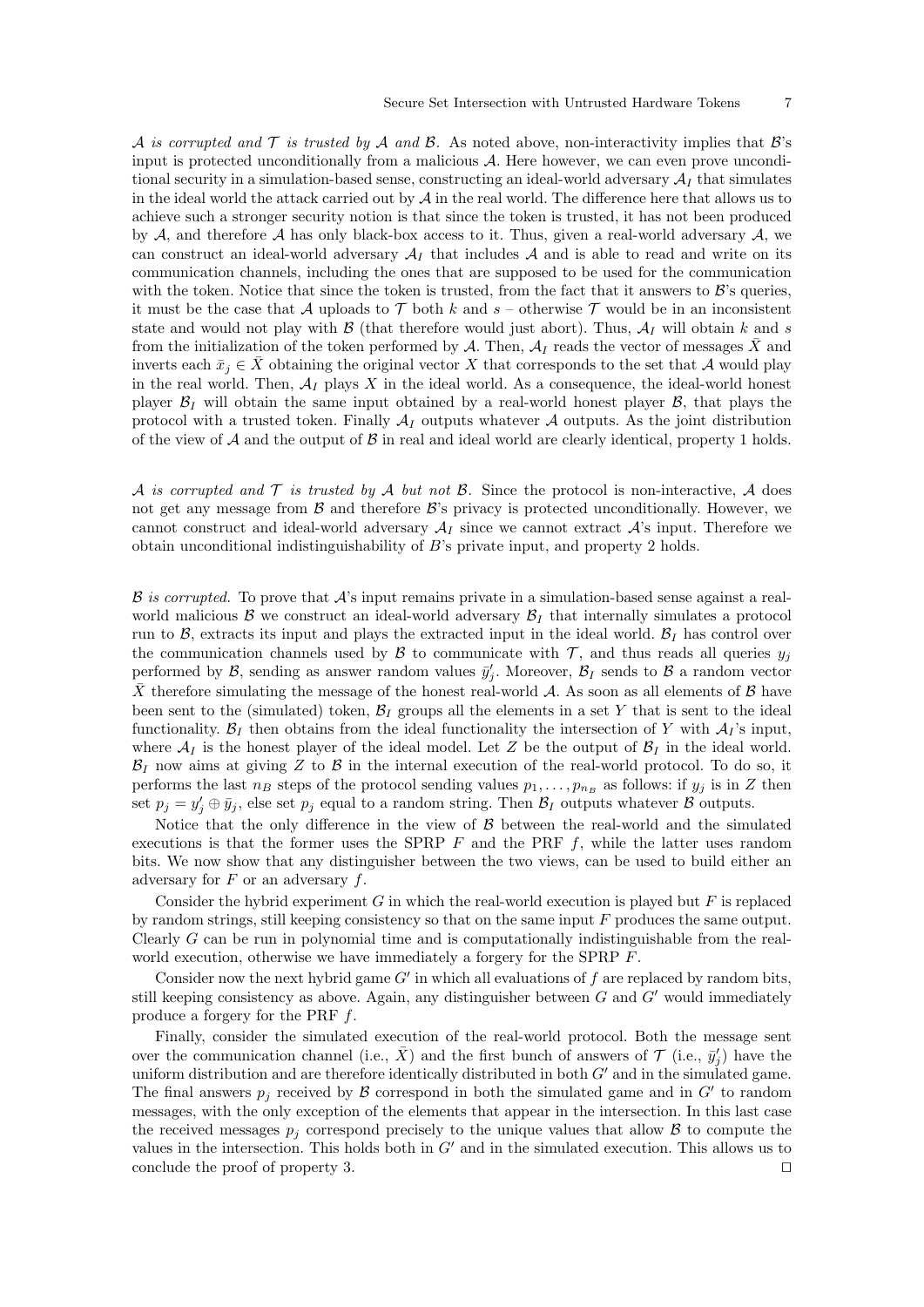Efficiency and token reusability. While the round complexity of our protocol is optimal, compared to the 3 rounds of [\[HL08a\]](#page-12-1), its computational complexity is only by a factor of approximately 3 worse. Overall, the computational and storage requirements for  $\mathcal T$  are the same in both protocols, namely symmetric-key operations (SPRP and PRF), and a small constant amount of secure storage.

Our protocols can be extended to reuse the same token for multiple protocol runs. For this, all information shared between A and T (i.e., the value k and s) is derived pseudo-randomly from a master-key known by A and  $\mathcal T$  and some session identifier. The token  $\mathcal T$  keeps track of the next session id using a strictly monotonic tamper-proof hardware counter which is available in most smartcards today. Also updating the usage counter  $n_B$  inside the token is possible via secure messaging as described in [\[HL08a\]](#page-12-1).

## <span id="page-7-0"></span>5 Only Issuer Trusts Token: Correctness of B's Output

In this section we extend the protocol of  $\S 4$  $\S 4$  to guarantee privacy and correctness when  $\beta$  does not trust the token. This is formalized by the following problem.

<span id="page-7-1"></span>Problem 2 (A colludes with M to break correctness of  $\mathcal{B}'s$  output). In the protocols of Fig. [1](#page-4-2) and Fig. [2,](#page-5-2) a corrupt  $\mathcal A$  can enforce  $\mathcal B$  to obtain in the protocol wrong outputs, i.e., different from  $X \cap Y$ : This can be done by creating a malicious token  $\mathcal T$  that does not compute the permutation  $F$  correctly, but computes another function  $F'$  which maps multiple values to the same value or even depends on the history of values seen from B.

Although Problem [2](#page-7-1) does not affect the privacy of  $\mathcal{B}$ 's input, the correctness of  $\mathcal{B}$ 's output is no longer guaranteed. In many application scenarios this is not a problem, as a malicious  $A$  could also provide wrong inputs to the computation. However, a malicious token  $\mathcal T$  could also compute a completely different function which does not correspond to set intersection at all: For example, a malicious T could output random values once it has obtained a value  $y_i = 0$ . In this case, the protocol computes some set  $Z \subsetneq X \cap Y$  if  $0 \in Y$ , and  $X \cap Y$  otherwise. As another example, assume that A changes the function implemented in the token to map all people whose family name is "Smith" to the same value. Then it can force the computed functionality to show an intersection whenever  $\mathcal{B}$ 's input contains a person with that family name.

Protocol. We extend the protocol of Fig. [2](#page-5-2) and adapt the oblivious transfer protocol of [\[Kol10\]](#page-12-24) to the set intersection scenario. We will therefore obtain both input privacy against malicious A and correctness against a covert  $A$  in the covert sense:  $A$  can actually succeed in violating the correctness of B's output with non-negligible probability but at the same time  $\beta$  can detect the cheating behavior of  $A$  with probability  $1/2$ . The update of the protocol goes as follows: The basic idea is to let  $\mathcal T$  compute two answers (using two different keys  $K, K^T$ ), where  $\mathcal B$  can verify the correctness of one answer (B obtains one key  $K^T$  from A) without  $\mathcal T$  knowing which one is verified. For this, B randomly chooses and sends to A a test value  $r^T$  and a distinct value r. Then, B obtains the test key  $K^T = F_k(r^T)$  from A, whereas the other key  $K = F_k(r)$  remains unknown to B (to ensure this, A checks that  $r^T \neq r$ ). Afterwards, B sends  $(r, r^T)$  to  $\mathcal T$  in random order such that  $\mathcal T$ can derive K, K<sup>T</sup> without knowing which of them is known to  $\mathcal{B}$ . Then, for each element  $y_j \in Y$ , B obtains  $\bar{y}_j = F_K(y_j)$  and  $\bar{y}_j^T = F_{K^T}(y_j)$  from  $\mathcal T$  (after removing the pads  $p_j$  and  $p_j^T$  as in the protocol of Fig. [2\)](#page-5-2). As  $\mathcal{B}$  knows the test key  $K^T$  it can test the correctness of  $\bar{y}_j^T$ , whereas  $\mathcal{T}$  can only guess whether to cheat on  $\bar{y}_j$  or  $\bar{y}_j^T$ . Finally, B computes the intersection from  $\bar{X}$  and  $\bar{Y}$  as before.

The overall protocol shown in Fig. [3](#page-8-0) provides  $A$  with input privacy against a malicious  $B$ , which cannot break into the token, and provides  $\beta$  with input privacy (Problem [1\)](#page-5-1) against a malicious A and  $\mathcal T$  and output correctness against a covert A and  $\mathcal T$  (Problem [2\)](#page-7-1).

<span id="page-7-2"></span>**Theorem 2.** If  $F$  is a SPRP and  $f$  is a PRF, then the protocol depicted in Fig. [3:](#page-8-0)

- 1. securely evaluates  $\mathcal{F}_{\cap}(X, Y)$  w.r.t. a malicious B that cannot break into  $\mathcal{T}$ ;
- 2. securely evaluates  $\mathcal{F}_{\cap}(X, Y)$  w.r.t. a covert A with deterrence factor  $\epsilon = 1/2$ ;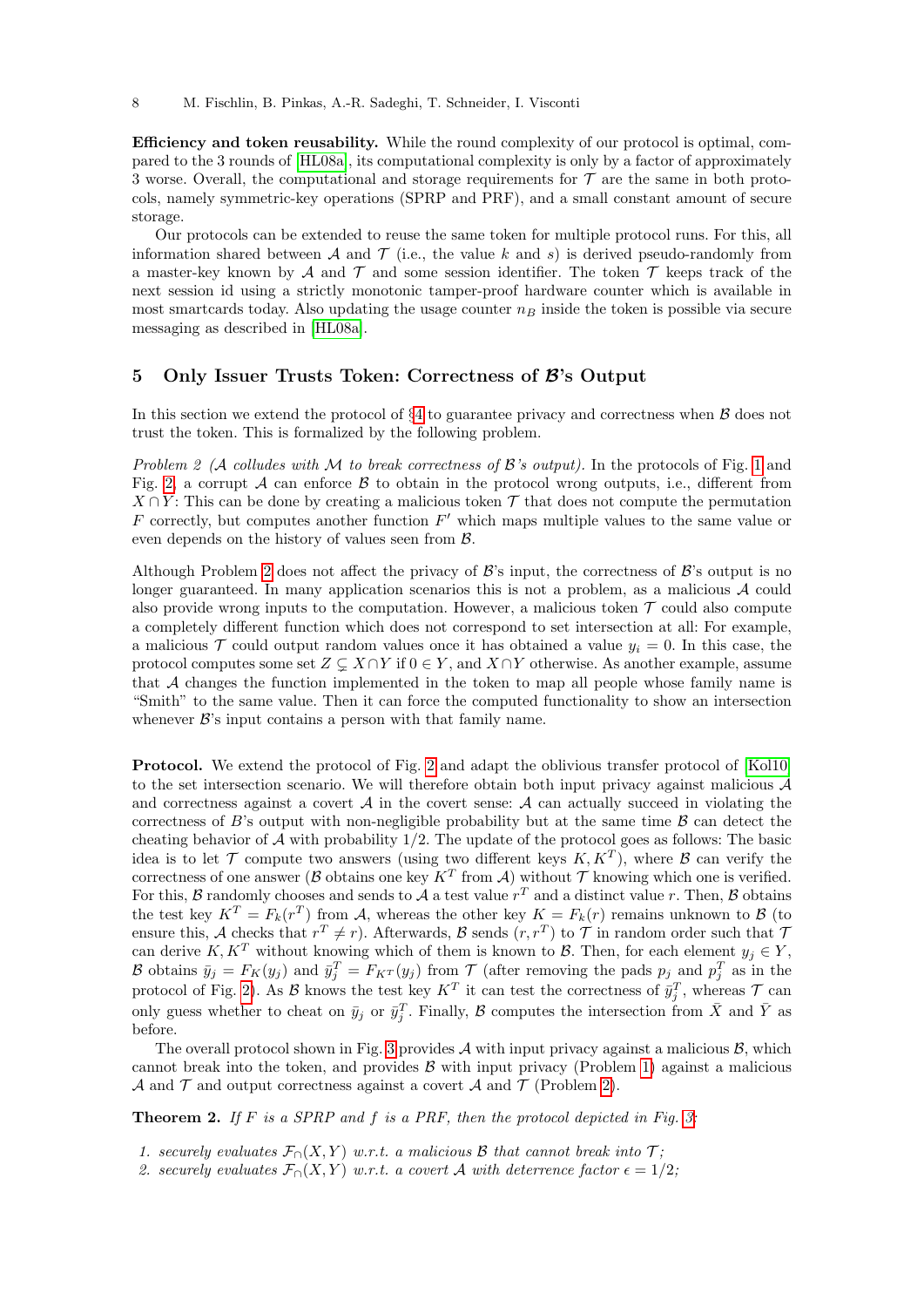| A                                                             | B                                        |                                         |
|---------------------------------------------------------------|------------------------------------------|-----------------------------------------|
| $X = \{x_1, \ldots, x_{n_A}\}$                                | $Y = \{y_1, \ldots, y_{n_B}\}$           |                                         |
| <b>Setup Phase:</b>                                           | $k, s, s^T \in_R D$                      |                                         |
| <b>Online Phase:</b>                                          | $r \neq r^T$                             |                                         |
| $T = F_k(r)$                                                  | $K = F_k(r)$                             |                                         |
| $K = F_k(r)$                                                  | $\bar{X}, K^T$                           | $b \in_R \{0, 1\}$                      |
| $\bar{X} = \{F_K(x)\}_{x \in X}$                              | $\bar{X}, K^T$                           | $b \in_R \{0, 1\}$                      |
| $\forall j \in \{1, \ldots, n_B\}$ :                          | $\frac{y_j}{N} = f_k(r)$                 |                                         |
| $\forall j \in \{1, \ldots, n_B\}$ :                          | $\frac{y_j}{y'_j} = F_K(y_j) \oplus p_j$ |                                         |
| $\text{if } b = 1:$ flip order of $(\bar{y}'_j, \bar{y}^T_j)$ | $(\bar{y}'_j, \bar{y}^T_j)$              | $\bar{y}^T_j = f_s r(j)$                |
| $\text{if } b = 1:$ flip order of $(\bar{y}'_j, \bar{y}^T_j)$ | $(\bar{y}'_j, \bar{y}^T_j)$              | $\bar{y}^T_j = f_K r(y_j) \oplus p^T_j$ |
| $\text{intermards}$                                           | invaliate $k$                            |                                         |
| $\text{if } b = 1:$ flip order of $(p_j, p^T_j)$              | $(p_j, p^T_j)$                           | $p^T_j = f_s(j)$                        |
| $\bar{y}^$                                                    |                                          |                                         |

<span id="page-8-0"></span>Fig. 3. Set Intersection Protocol with Privacy of B's Input and (Covert) Correctness of B's Output when  $\mathcal T$  is not trusted by  $\mathcal B$ , and Privacy of  $\mathcal A$ 's input when  $\mathcal A$  trusts  $\mathcal T$ .

3. securely evaluates  $\mathcal{F}_{\cap}(X, Y)$  when both parties trust the token.

 $\mathcal{B}'$ 's input is still (unconditionally) private even w.r.t. malicious  $\mathcal{A}$ , as in Property [2](#page-5-4) of Theorem [1.](#page-5-3)

Proof (Sketch). To prove Theorem [2](#page-7-2) we consider each property individually.

Malicious B that cannot break into T. We show an ideal world adversary  $\mathcal{B}_I$ . This adversary  $\mathcal{B}_I$ internally runs B simulating also T's answers.  $B_I$  sends to B a random vector of messages  $\bar{X}$  and a random key  $K^T$ . When simulating T's answers before done,  $B_I$  plays honestly when test queries are performed (i.e., using  $K<sub>T</sub>$  for the test queries along with the pseudorandom function indexed by  $s_T$ ) and sending random messages otherwise, as already done in the proof of Theorem [1.](#page-5-3) When message done has been received,  $B_I$  plays in the ideal world the input extracted from the queries received by  $\mathcal T$  and gets back the intersection Z. Here  $B_I$  proceeds by computing values  $p_j^T$  honestly, but adaptively computing all final  $p_i$  values so that the view of  $\beta$  will still be computationally indistinguishable, precisely as in the proof of Theorem [1.](#page-5-3)

Note that, since A checks that  $r \neq r^T$ , the pseudorandom keys K and  $K^T$  are computationally independent, and can be essentially replaced by independent random keys. A straightforward hybrid game shows that by the pseudorandomness of  $F$  this does not change  $\mathcal{B}$ 's success probability significantly.

Covert A. Informally, the privacy of  $\mathcal{B}$ 's input is preserved as A does not obtain any message from  $\mathcal B$  besides the random values  $r, r^T$ . The same argument which has been applied already in the proof of Theorem [1](#page-5-3) about protecting  $\mathcal{B}$ 's input from a malicious sender, applies here as well. The more interesting difference however consists now in proving correctness of  $\mathcal{B}'$ 's output in the covert sense: showing that a success of  $\mathcal A$  in violating the correctness of  $\mathcal B$ 's output can be detected by  $\mathcal B$  with probability  $\epsilon = 1/2$ , and this is achieved through the cut-and-choose construction of [\[Kol10\]](#page-12-24).

To formally prove the correctness of  $\mathcal{B}$ 's output we build a simulator  $Sim$  which plays as an honest B against adversaries  $Adv_A$  and  $Adv_{\mathcal{T}}$  who control A and T, respectively. As the token is not necessarily honest and hence a cheating  $Adv_{\mathcal{A}}$  does not need to initialize  $\mathcal{T}$  at all, Sim cannot learn the token's keys  $k, s, s<sup>T</sup>$  from the initialization message sent from  $Adv_{\mathcal{A}}$  to  $Adv_{\mathcal{T}}$ . Instead,  $Sim$  determines whether the adversary cheats in the protocol as follows:  $Sim$  obtains both opening keys  $K^T$  and K from  $Adv_{\mathcal{A}}$ , by rewinding  $Adv_{\mathcal{A}}$  and swapping the order of  $(r, r^T)$ . Afterwards, Sim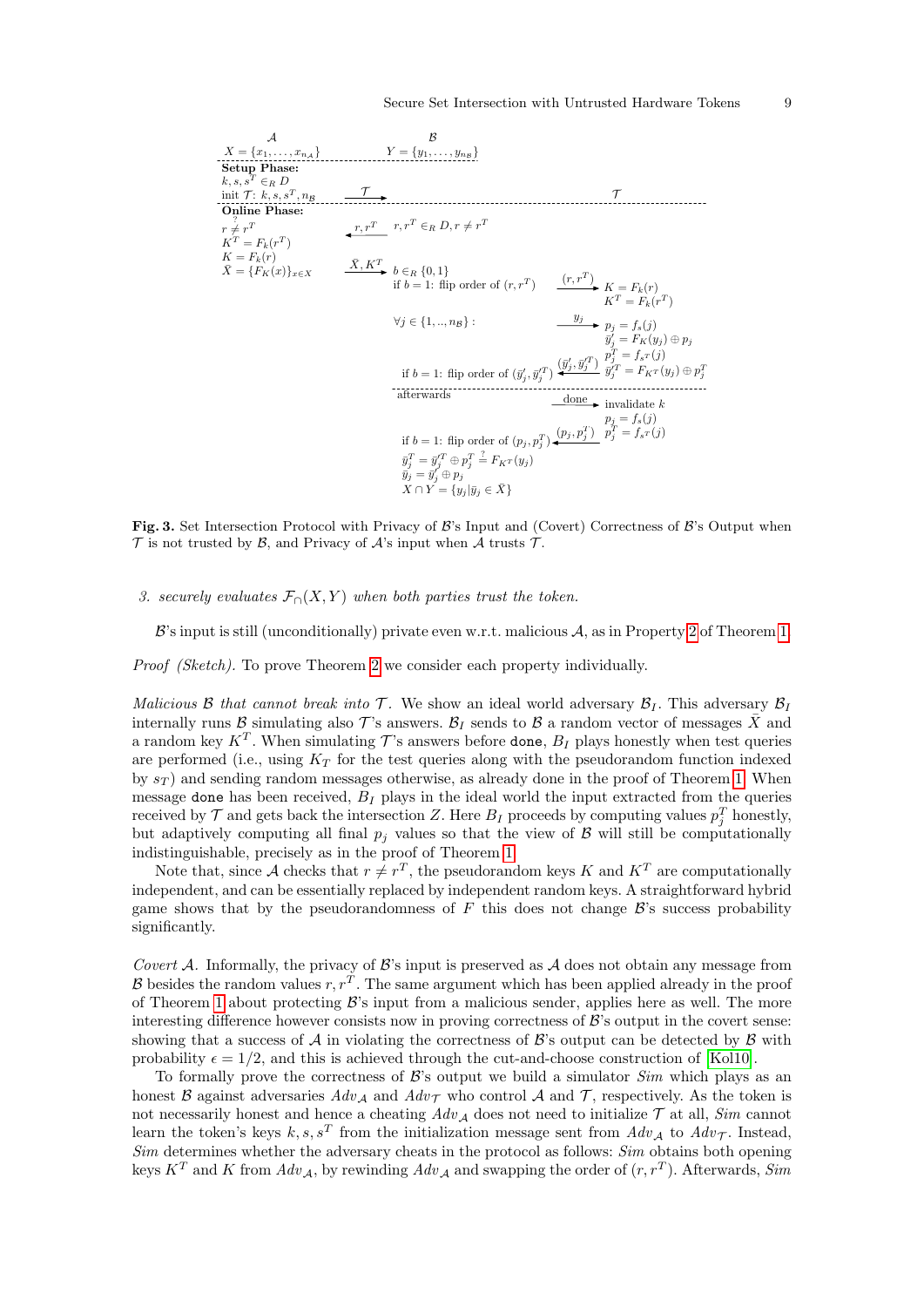can verify whether both values  $\bar{y}_j$ ,  $\bar{y}_j^T$  received from  $Adv_{\mathcal{T}}$  are correct. If  $Adv_{\mathcal{T}}$  tried to cheat (e.g., if the check of  $\bar{y}_j^T$  failed), Sim catches  $\mathcal T$  in doing so and issues the cheat instruction. Sim aborts in this case (losing any correctness guarantee in case the cheat is not announced). Otherwise, Sim continues to play as honest B and extracts A's inputs from  $\bar{X}$  using K. Note that Sim simulates the ideal view of a covert A with deterrence factor  $\epsilon = 1/2$ , because for any run in which Sim does not receive both keys,  $\beta$  would detect cheating with probability  $1/2$  in the actual protocol, in which case it too aborts.

A and B trust the token. We now prove that when the token  $\mathcal T$  is trusted, the protocol actually realizes the set intersection functionality (i.e., both input privacy in the simulation-based sense and output correctness are achieved). The proof follows closely the one of Theorem [1,](#page-5-3) indeed since  $\mathcal T$  is honest, both  $\mathcal A$ 's and  $\mathcal B$ 's input can be extracted by receiving the queries to  $\mathcal T$ , moreover there is no issue of correctness since  $\mathcal T$  never deviates from the protocol. The only issue to mention is that a malicious A could play a wrong third message, sending a wrong  $K<sup>T</sup>$ . Therefore, the ideal world simulator  $\mathcal{A}_I$  will first check that  $\mathcal{A}$ 's message is well formed playing as honest  $\mathcal{B}$ , and only in case honest  $\beta$  would have obtained the output,  $\mathcal{A}_I$  forwards the extracted input to the ideal functionality. functionality.  $\square$ 

Efficiency and amplifying deterrence factor. Overall, the protocol in Fig. [3](#page-8-0) approximately doubles the computation performed by  $\mathcal T$  and the communication between  $\mathcal B$  and  $\mathcal T$  compared to the protocol in Fig. [2.](#page-5-2) The hardware requirements for the token are the same.

In analogy to [\[Kol10\]](#page-12-24), the deterrence factor  $\epsilon$  can be increased by using n test elements  $r_i^T$  for in analogy to [KOTO], the determine ration e tall be increased by using *n* test elements  $r_i$  for which *B* obtains the corresponding test keys  $K_i^T$  from *A*. Now, *T* can only successfully guess the key on which to cheat with probability  $p = \frac{1}{n+1}$  s.t.  $\epsilon = 1 - p$  is polynomially close to 1 in n. Obviously this is a tradeoff between deterrence factor and efficiency.

### <span id="page-9-0"></span>6 Only One Token Trusted: Privacy of A's Input

**Model.** In this section we extend the model of  $\S 4$  $\S 4$  so that not only  $\beta$  does not trust the tokens issued by  $A$ , but also  $B$  is allowed to collude with all but one hardware manufacturer without  $A$ knowing which one. We show how to detect cheating in this model.

<span id="page-9-1"></span>Problem 3 (B breaks into  $\mathcal T$  to break privacy of  $\mathcal A$ 's inputs). In the protocols so far, a malicious  $\mathcal B$ who can break into  $\mathcal T$  (e.g., by a successful attack or by colluding with  $\mathcal M$  who builds a trapdoor for  $\mathcal B$  into  $\mathcal T$  can obtain k and invert F to recover  $\mathcal A$ 's inputs from  $\bar X$ .

Protocol. To address Problem [3,](#page-9-1) we extend the protocol of Fig. [3](#page-8-0) to multiple tokens as shown in Fig. [4:](#page-10-1) Instead of using one token, A uses two hardware tokens  $\mathcal{T}_1$  and  $\mathcal{T}_2$  manufactured by  $\mathcal{M}_1$ and  $\mathcal{M}_2$ , respectively. Then,  $\mathcal A$  embeds into each token  $\mathcal T_i$  a different random key and runs the protocol using the sequential composition  $F_{K'} = F_{K_2} \circ F_{K_1}$  instead of  $F_K$ , i.e.,  $\beta$  communicates first with  $\mathcal{T}_1$  and afterwards with  $\mathcal{T}_2$ . As long as at least one token is resistant against  $\mathcal{B}$ 's attacks,  $\mathcal B$  cannot invert  $F_{K'}$  and hence cannot recover  $\mathcal A$ 's inputs.

<span id="page-9-2"></span>**Theorem 3.** If F is a SPRP and f is a PRF, then the protocol depicted in Fig. [4:](#page-10-1)

- 1. securely evaluates  $\mathcal{F}_{\cap}(X, Y)$  w.r.t. a malicious B that cannot break into all but one token  $\mathcal{T}_i$ ;
- 2. securely evaluates  $\mathcal{F}_{\cap}(X, Y)$  w.r.t. a covert A with deterrence factor  $\epsilon = 1/2$ ;
- 3. securely evaluates  $\mathcal{F}_{\cap}(X, Y)$  when both parties can trust all tokens.

Proof (Sketch). The proof of Theorem [3](#page-9-2) follows similarly to that of Theorem [2,](#page-7-2) but using multiple tokens where  $\beta$  can break into all but one.

Malicious B that can break into all but one token  $\mathcal{T}_i$ . Assume that B corrupts token  $\mathcal{T}_1$  and thus learns  $k_1$ ,  $s_1$ , and  $s_1^T$ . Then security for A follows as in the proof of Theorem [2](#page-7-2) from the trustworthiness of  $\mathcal{T}_2$ , only that we consider the injectively transformed inputs through  $F_{k_1}(\cdot)$ . Analogously, if  $\mathcal B$  corrupts  $\mathcal T_2$  then security follows as before, because the outer function is easy to simulate.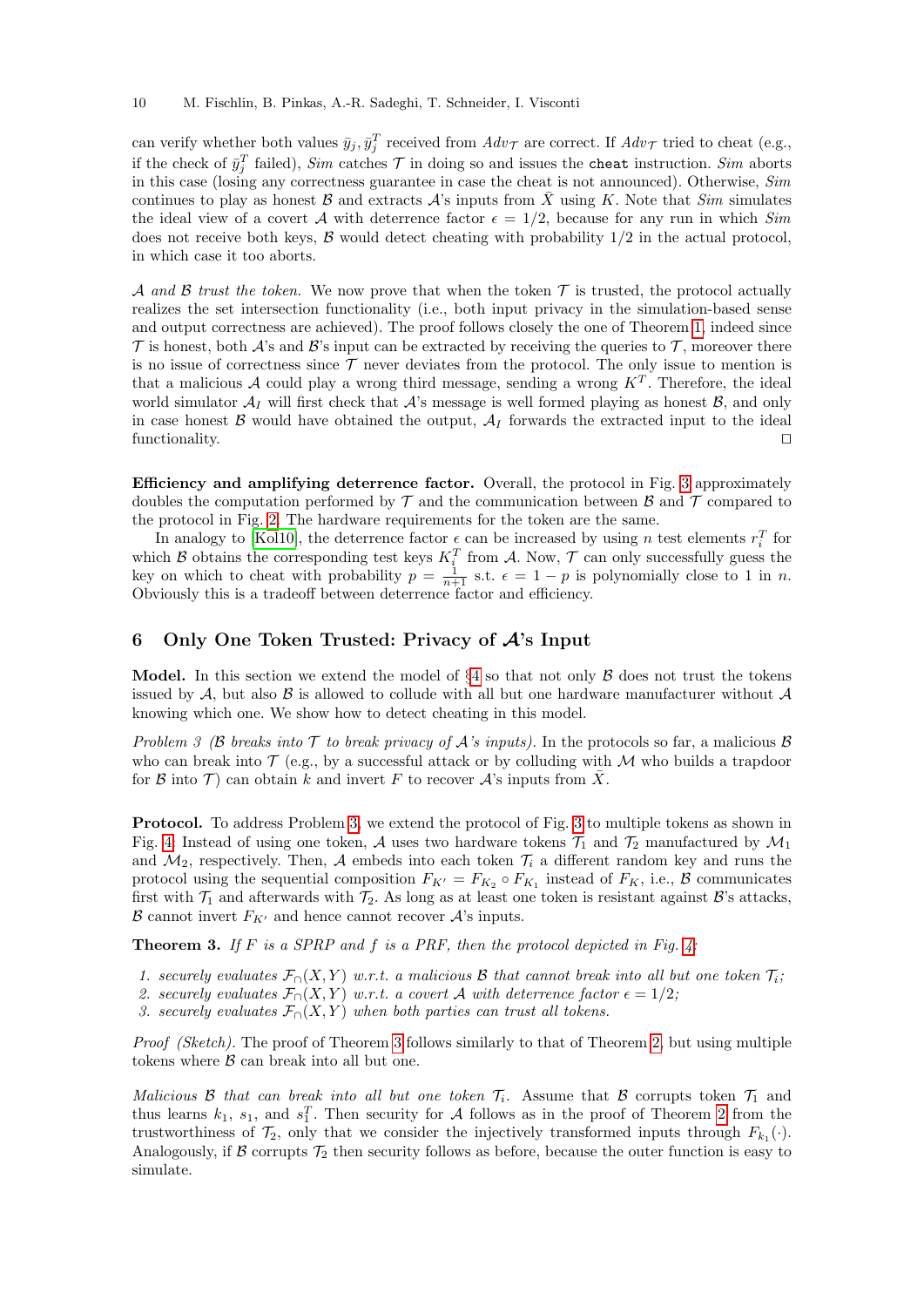| $X = \{x_1, \ldots, x_{n_A}\}$ | $Y = \{y_1, \ldots, y_{n_B}\}$                                                                                                                                                                                                                                                                                                                                                        |                    |
|--------------------------------|---------------------------------------------------------------------------------------------------------------------------------------------------------------------------------------------------------------------------------------------------------------------------------------------------------------------------------------------------------------------------------------|--------------------|
| Setup Phase:                   |                                                                                                                                                                                                                                                                                                                                                                                       |                    |
| for $i \in \{1, 2\}$ :         | $T_i$                                                                                                                                                                                                                                                                                                                                                                                 |                    |
| $k_i, s_i, s_i^T$ $\in$ $D$    | $T_i$                                                                                                                                                                                                                                                                                                                                                                                 |                    |
| Opline Phase:                  |                                                                                                                                                                                                                                                                                                                                                                                       |                    |
| $r \neq r^T$                   | $r, r^T$ $r, r^T \in R$ $D, r \neq r^T$                                                                                                                                                                                                                                                                                                                                               |                    |
| Opline Phase:                  |                                                                                                                                                                                                                                                                                                                                                                                       |                    |
| $r \neq r^T$                   | $r, r^T$ $r, r^T \in R$ $D, r \neq r^T$                                                                                                                                                                                                                                                                                                                                               |                    |
| $K_i = F_{k_i}(r)$             | $K = \{F_{K_2}(F_{K_1}(x))\}_{x \in X}$ $\times$ $\frac{K}{K_1^T}, \frac{K_1^T}{K_2^T}$ $\infty$ $\infty$ $\{0, 1\}$                                                                                                                                                                                                                                                                  |                    |
| $y_j \in \{1, \ldots, n_B\}$ : | $(r, r^T)$                                                                                                                                                                                                                                                                                                                                                                            | $K_i = F_{k_i}(r)$ |
| $y_j \in \{1, \ldots, n_B\}$ : | $y_{i,j} = \begin{cases} y_j & \text{if } i = 1 \\ y_{i-1,j} & \text{else} \end{cases}$ $\frac{y_{i,j}}{y_{i,j}^T} = F_{k_i}(y_{i,j}) \oplus p_{i,j} \text{ if } b = 1$ : flip order of $(y_{i,j}^T, y_{i,j}^{(T)}, y_{i,j}^{(T)}, y_{i,j}^{(T)}, y_{i,j}^{(T)}, y_{i,j}^{(T)}, y_{i,j}^{(T)}, y_{i,j}^{(T)}, y_{i,j}^{(T)}, y_{i,j}^{(T)}, y_{i,j}^{(T)}, y_{i,j}^{(T)}, y_{i,j}^{($ |                    |

<span id="page-10-1"></span>Fig. 4. Set Intersection Protocol with Privacy of B's Inputs, (Covert) Correctness of B's Output and Privacy of A's Inputs when A trusts at least one Token.

Covert A. The only message A obtains from B are the random values  $r, r^T$  which do not depend on  $\mathcal{B}'$ 's inputs, and this proves  $\mathcal{B}'$ 's input privacy. For correctness of  $\mathcal{B}'$ 's output, we observe that only one token can cheat while the other behaves correctly such that the probability of being caught remains 1/2. Alternatively, the two tokens could run a combined cheating strategy: token  $\mathcal{T}_1$  which is queried first can only guess on which of the two values to cheat without being detected with probability  $1/2$ . In case cheating is not detected,  $\mathcal{T}_1$  can transfer information on which value it cheated successfully to  $\mathcal{T}_2$  in the value  $\bar{y}_{1,j}$ . However, the combined cheating strategy will still be caught with probability at least 1/2.

A and B trust all tokens. In this case the protocol realizes the set intersection functionalities (i.e., both input privacy in the simulation-based sense and output correctness are achieved). The proof is similar to that of Theorem [2.](#page-7-2)  $\Box$ 

Multiple tokens and efficiency. The protocol in Fig. [4](#page-10-1) can be generalized to  $n \geq 1$  tokens  $\mathcal{T}_1,\ldots,\mathcal{T}_n$  manufactured by  $\mathcal{M}_1,\ldots,\mathcal{M}_n$ , where a malicious  $\mathcal{B}$  is able to break all but one token. For  $n = 1$ , the protocol is equivalent to the protocol of Fig. [3,](#page-8-0) where  $\beta$  cannot break into the single token. With n tokens, the protocol in Fig. [4](#page-10-1) is essentially a  $n$ -times repetition of the protocol in Fig. [3.](#page-8-0)

#### <span id="page-10-0"></span>7 Conclusion

In this paper we revisited the problem of designing *practical* and secure set intersection protocols using tamper-proof hardware tokens that have limited computational capabilities (symmetric cryptography only) and constant storage. We discussed the shortcomings of the models based on fully trusted tokens, and focused on the recent protocol proposed by Hazay and Lindell [\[HL08a\]](#page-12-1). The original protocol of [\[HL08a\]](#page-12-1) is "truly practical" with respect to efficiency and uses only one token. Nevertheless, it provides no security guarantees if the token is not trusted by one of the parties. In contrast, our protocols are designed in a stronger adversary model where the token is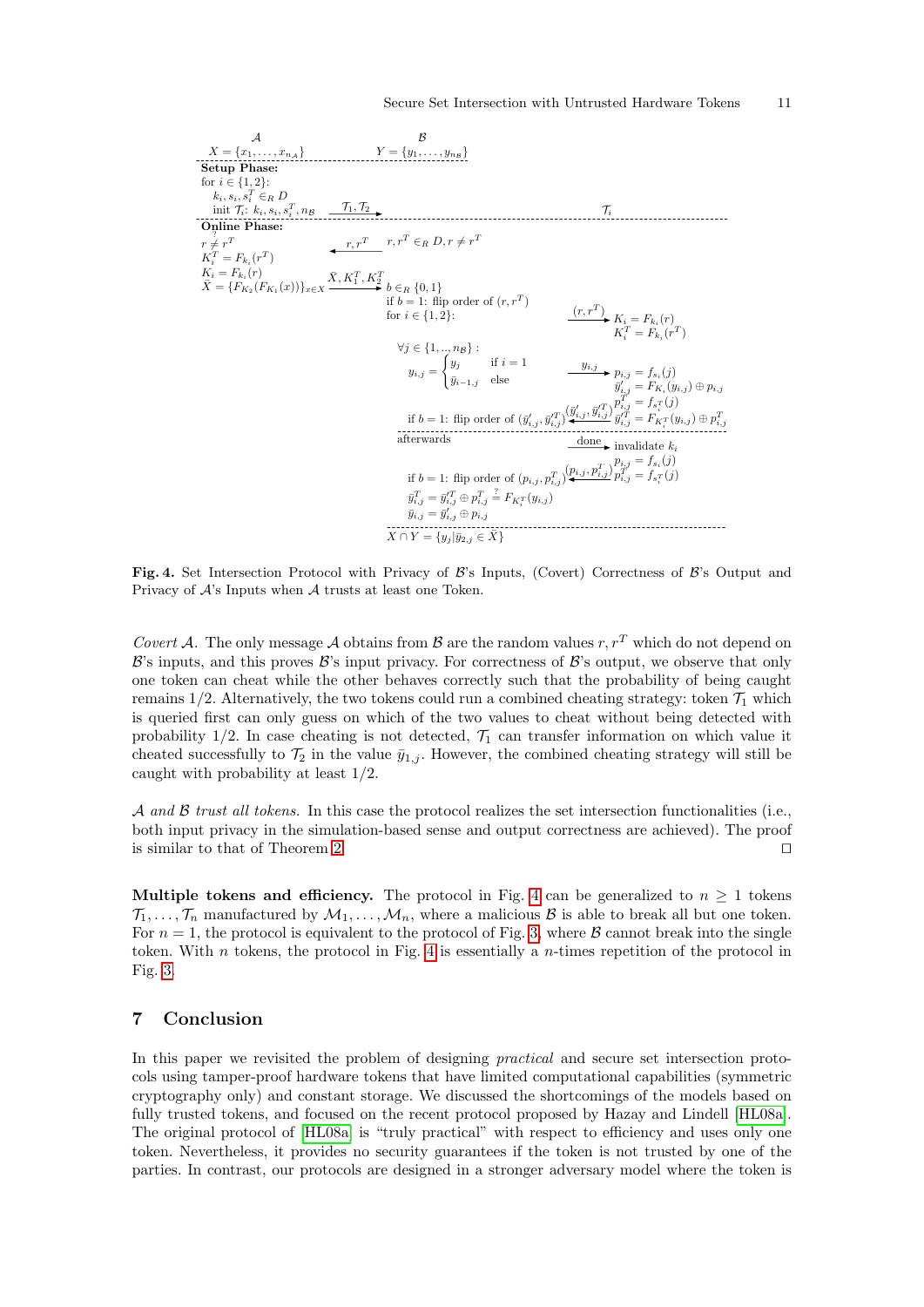not trusted by all involved parties. Moreover, our protocols are non-interactive to avoid a feedback covert channel. Hazay and Lindell claim security in the Universal Composability model, while we can only guarantee privacy against malicious adversaries and correctness against covert adversaries, however, in case of fully trusted token(s), we provide the same security properties as Hazay and Lindell. We propose several protocols in different adversary models as summarized in Table [1;](#page-11-9) their communication complexity is similar (or even lower for Fig. [2\)](#page-5-2) and the computation complexity is only slightly (by a small constant factor) higher than that of the original protocol. The computational and storage requirements on the token are the same.

Our protocol in Fig. [2](#page-5-2) guarantees privacy of  $\mathcal{B}$ 's inputs against malicious  $\mathcal{A}$  and  $\mathcal{T}$  (++), but no correctness guarantees for  $\mathcal{B}'$ 's outputs in this case. The protocol in Fig. [3](#page-8-0) additionally guarantees correctness of  $\mathcal{B}$ 's output against covert adversaries  $(+)$ .

Protecting against the case where  $\beta$  is able to break tamper-proofness of all but one token is possible as well as shown in Fig. [4,](#page-10-1) but less practical as multiple tokens are required.

Table 1. Achieved Properties of Set Intersection Protocols with Untrusted Hardware Tokens

<span id="page-11-9"></span>

| Protocol            | $\left\ \text{Practicality}\right \#\text{Tokens}\left \text{Froblem 1}\right ^{3} \left(\text{Problem 2}\right)\left[\text{(Problem 3)}\right]$ |       | $\mathcal{B}$ 's Privacy $\mathcal{B}$ 's Correctness $\mathcal{A}$ 's Privacy |  |
|---------------------|--------------------------------------------------------------------------------------------------------------------------------------------------|-------|--------------------------------------------------------------------------------|--|
|                     |                                                                                                                                                  |       |                                                                                |  |
| $ [HL08a]$ (Fig. 1) |                                                                                                                                                  |       |                                                                                |  |
| Fig. $2$            |                                                                                                                                                  |       |                                                                                |  |
| Fig. $3$            |                                                                                                                                                  |       |                                                                                |  |
| Fig. $4$            |                                                                                                                                                  | $\,n$ |                                                                                |  |

Acknowledgments. The work described in this paper was supported in part by the European Commission through the ICT program under contract 238811 UNIQUE, 216676 ECRYPT II, 216499 CACE, and 215270 FRONTS. The first author was supported by an Emmy Noether Grant Fi 940/2-1 of the German Research Foundation (DFG) and by CASED (www.cased.de). The second author was supported by the SFEROT project of the European Research Council. The last author was also supported in part by the MIUR Project PRIN "PEPPER: Privacy E Protezione di dati PERsonali" (prot. 2008SY2PH4).

#### References

- <span id="page-11-3"></span>ADT10. G. Ateniese, E. De Cristofaro, and G. Tsudik. (If) size matters: Size-hiding private set intersection. Cryptology ePrint Archive, Report 2010/220, 2010. <http://eprint.iacr.org/>.
- <span id="page-11-8"></span>AL07. Y. Aumann and Y. Lindell. Security against covert adversaries: Efficient protocols for realistic adversaries. In TCC'07, volume 4392 of LNCS, pages 137–156. Springer, 2007.
- <span id="page-11-1"></span>BCS08. E. Biham, Y. Carmeli, and A. Shamir. Bug attacks. In CRYPTO'08, volume 5157 of LNCS, pages 221–240. Springer, 2008.
- <span id="page-11-0"></span>Can01. R. Canetti. Universally composable security: A new paradigm for cryptographic protocols. In FOCS'01, pages 136–145, 2001.
- <span id="page-11-6"></span>CGS08. N. Chandran, V. Goyal, and A. Sahai. New constructions for UC secure computation using tamper-proof hardware. In EUROCRYPT'08, volume 4965 of LNCS, pages 545–562. Springer, 2008.
- <span id="page-11-5"></span>DKT10. E. De Cristofaro, J. Kim, and G. Tsudik. Linear-complexity private set intersection protocols secure in malicious model. In  $ASIACRYPT'10$ , volume 6477 of LNCS, 2010.
- <span id="page-11-7"></span>DNW09. I. Damgård, J. B. Nielsen, and D. Wichs. Universally composable multiparty computation with partially isolated parties. In  $TCC'09$ , volume 5444 of LNCS, pages 315–331. Springer, 2009.
- <span id="page-11-4"></span>DSMRY09. D. Dachman-Soled, T. Malkin, M. Raykova, and M. Yung. Efficient robust private set intersection. In  $ACNS'09$ , volume 5536 of *LNCS*, pages 125–142. Springer, 2009.
- <span id="page-11-2"></span>DT10. E. De Cristofaro and G. Tsudik. Practical private set intersection protocols with linear computational and bandwidth complexity. In FC'10, volume 6052 of LNCS, pages 143–159. Springer, 2010.